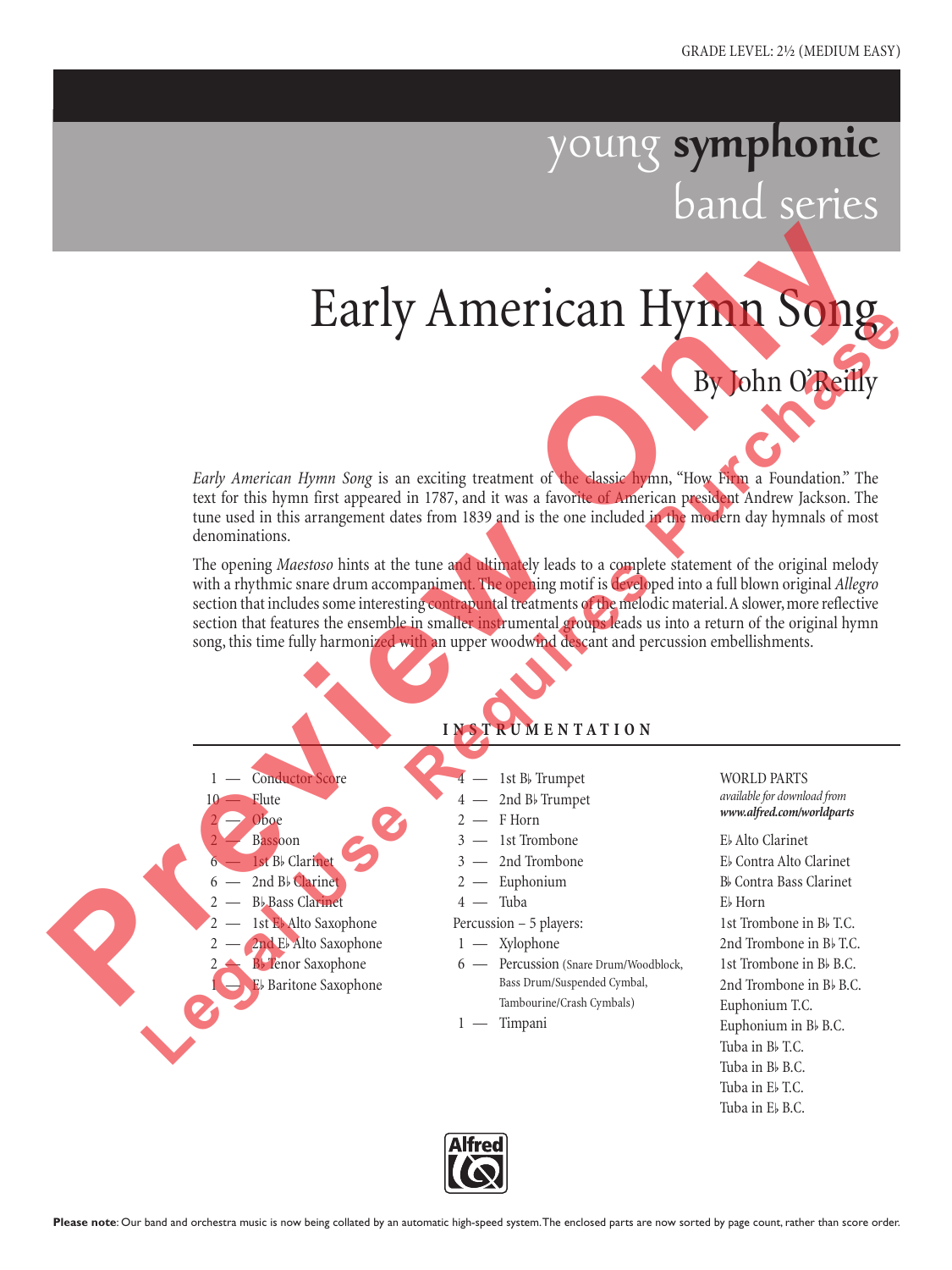#### *Commissioned by the Calle Mayor Middle School Wind Ensemble of Torrance, California, Tim Nail, director*

### Early American Hymn Song



All rights reserved. Printed in USA.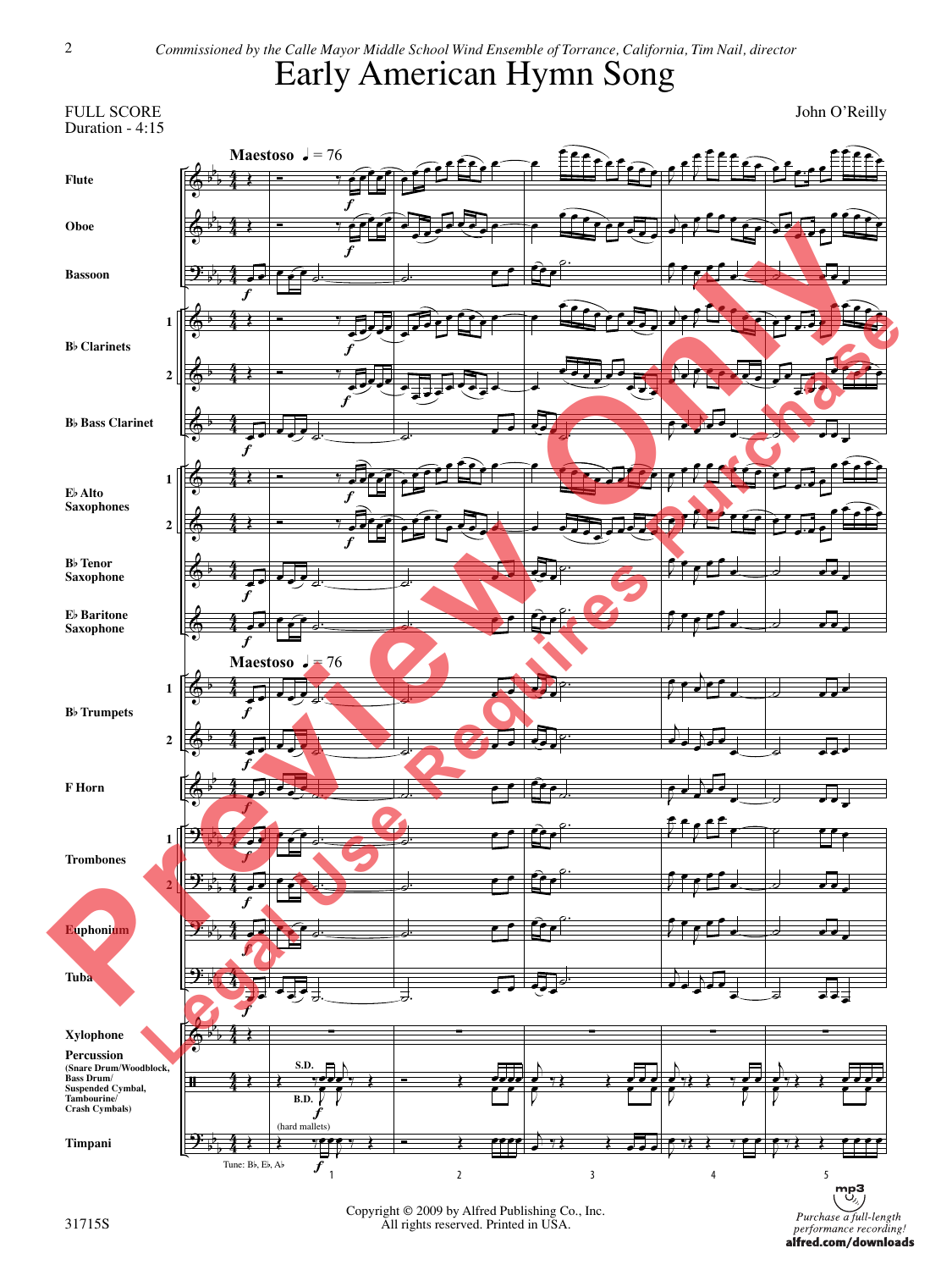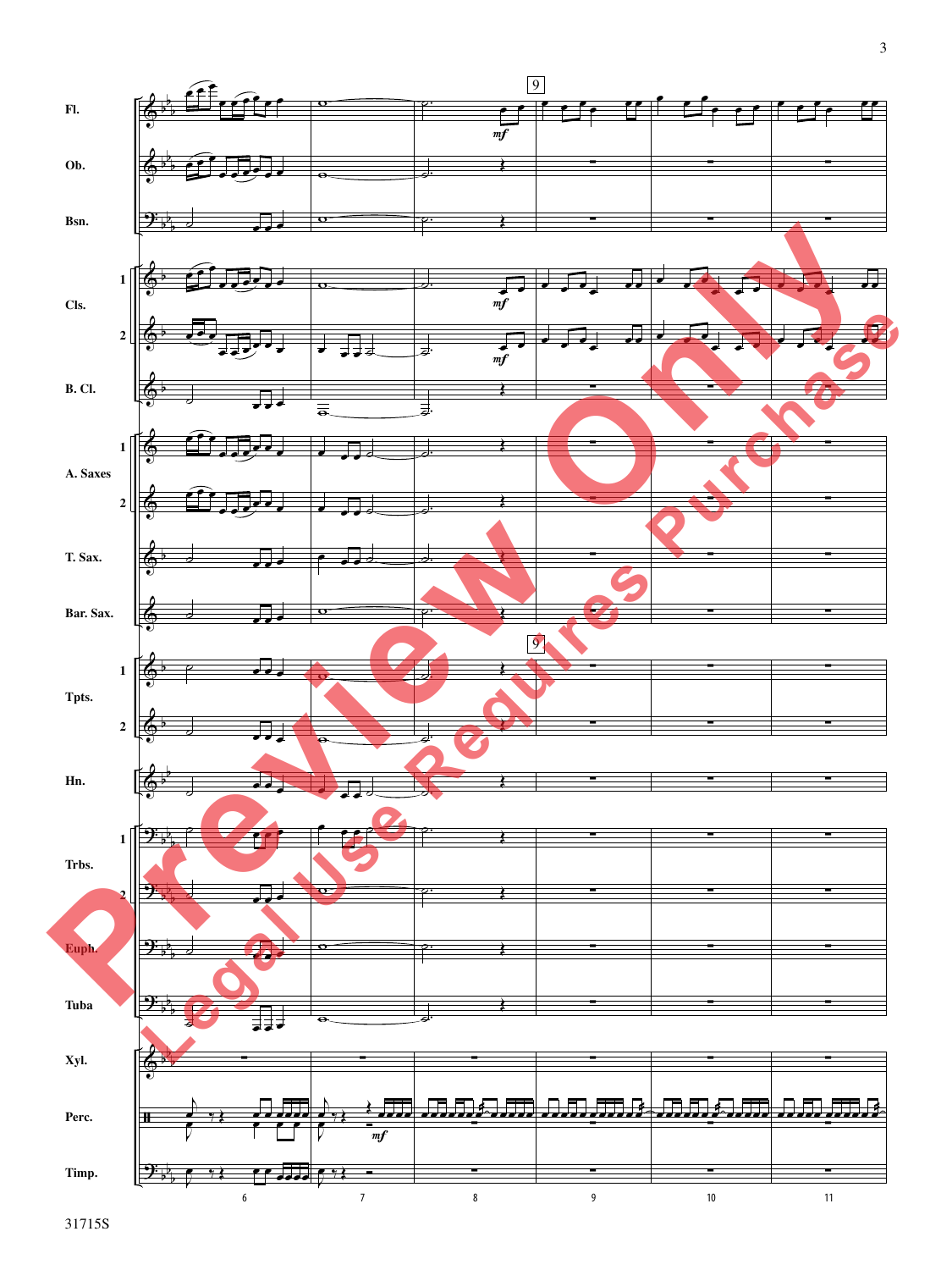

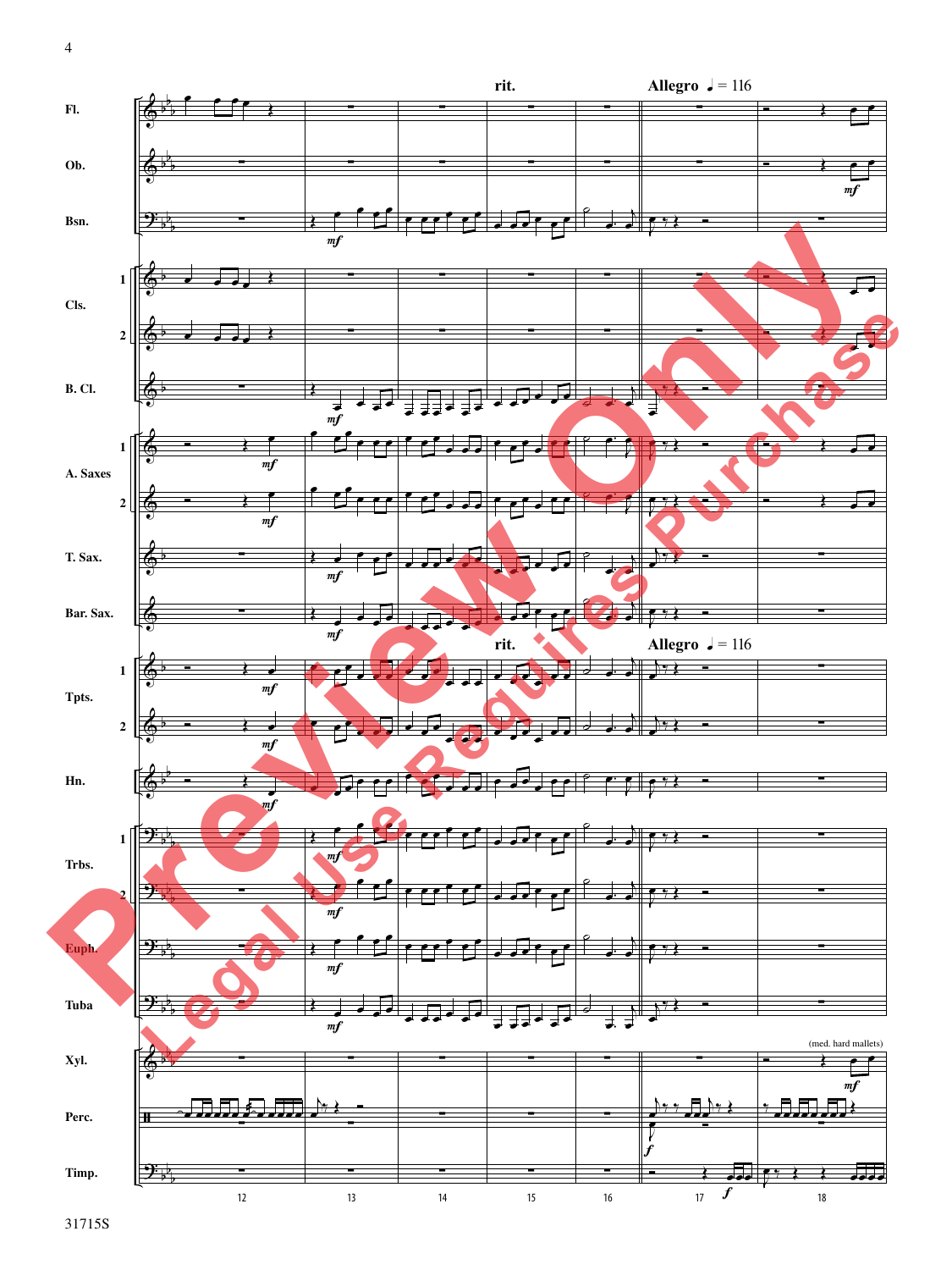& & ? & & & & & & & & & & ? ? ? ? & ã ? b b b b b b b b b b b b b b b b b b b b b b b b b b b b b b b b b b b **Cls. Tpts. Trbs. 1 2 1 2 1 2 Fl. Ob. Bsn. B. Cl. 1 T. Sax. Bar. Sax. Hn. Euph. Tuba Xyl. Perc. Timp. A. Saxes 2** 19 19 <sup>œ</sup> œœ ˙ <sup>œ</sup> <sup>œ</sup> <sup>œ</sup> œœ ˙ <sup>œ</sup> <sup>œ</sup> J œ ‰ ‰ j <sup>œ</sup> <sup>Œ</sup> <sup>J</sup> œ ‰ <sup>œ</sup> œœ ˙ <sup>œ</sup> <sup>œ</sup> <sup>œ</sup> œœ ˙ <sup>œ</sup> <sup>œ</sup> j œ ‰ ‰ j œ Œ j œ ‰ <sup>œ</sup> œœ ˙ <sup>œ</sup> <sup>œ</sup> <sup>œ</sup> œœ ˙ <sup>œ</sup> <sup>œ</sup> j œ ‰ ‰ j œ Œ j œ ‰ J œ ‰ ‰ j <sup>œ</sup> <sup>Œ</sup> <sup>J</sup> œ ‰ <sup>œ</sup> <sup>œ</sup> <sup>œ</sup> <sup>œ</sup> <sup>œ</sup> <sup>œ</sup> <sup>j</sup> œ ‰ <sup>œ</sup> <sup>œ</sup> <sup>œ</sup> <sup>œ</sup> <sup>œ</sup> <sup>œ</sup> <sup>j</sup> œ ‰ <sup>œ</sup> <sup>œ</sup> <sup>œ</sup> <sup>œ</sup> <sup>œ</sup> <sup>œ</sup> <sup>J</sup> œ ‰ J œ ‰ ‰ j <sup>œ</sup> <sup>Œ</sup> <sup>J</sup> œ ‰ J œ ‰ ‰ j <sup>œ</sup> <sup>Œ</sup> <sup>J</sup> œ ‰ J œ ‰ ‰ j <sup>œ</sup> <sup>Œ</sup> <sup>J</sup> œ ‰ j œ ‰ ‰ j œ Œ j œ ‰ œ œœ ˙ æ œ œ ¿ **Tambourine Woodblock** ¿ ¿ ¿ ¿ ¿ <sup>j</sup> ¿ ‰ <sup>J</sup> œ F ‰ ‰ J <sup>œ</sup> <sup>Œ</sup> <sup>J</sup> œ 19 J œ ‰Œ Ó œ œœ˙ œ œ <sup>œ</sup> œœ˙ <sup>œ</sup> <sup>œ</sup> j œ ‰ ‰ J <sup>œ</sup> <sup>Œ</sup> <sup>j</sup> œ ‰ œ œœ˙ œ œ œ œœ˙ œ œ j <sup>œ</sup> ‰ ‰ <sup>j</sup> œ Œ jœ ‰ œ œœ˙ œ œ œ œœ˙ œ œ j <sup>œ</sup> ‰ ‰ <sup>j</sup> <sup>œ</sup> Œ jœ ‰ j œ ‰ ‰ J <sup>œ</sup> <sup>Œ</sup> <sup>j</sup> œ ‰ <sup>œ</sup> <sup>œ</sup> <sup>œ</sup> <sup>œ</sup> <sup>œ</sup> <sup>œ</sup> <sup>j</sup> œ ‰ <sup>œ</sup> <sup>œ</sup> <sup>œ</sup> <sup>œ</sup> <sup>œ</sup> <sup>œ</sup> <sup>j</sup> œ ‰ <sup>œ</sup> <sup>œ</sup> <sup>œ</sup> <sup>œ</sup> <sup>œ</sup> <sup>œ</sup> <sup>j</sup> œ ‰ j œ ‰ ‰ J <sup>œ</sup> <sup>Œ</sup> <sup>j</sup> œ ‰ j œ ‰ ‰ J <sup>œ</sup> <sup>Œ</sup> <sup>j</sup> œ ‰ j œ ‰ ‰ J <sup>œ</sup> <sup>Œ</sup> <sup>j</sup> œ ‰ j œ ‰ ‰ j <sup>œ</sup> <sup>Œ</sup> <sup>j</sup> œ ‰ œ œœ˙ æ œ œ ¿ ¿ ¿ ¿ ¿ ¿ <sup>j</sup> ¿ ‰ <sup>J</sup> <sup>œ</sup> ‰ ‰ <sup>J</sup> <sup>œ</sup> <sup>Œ</sup> <sup>J</sup> œ 20 ∑ <sup>œ</sup> <sup>œ</sup> œ. <sup>œ</sup> <sup>œ</sup> <sup>œ</sup> <sup>œ</sup> <sup>œ</sup> <sup>œ</sup> œ. <sup>œ</sup> <sup>œ</sup> <sup>œ</sup> <sup>œ</sup> J <sup>œ</sup> ‰ ‰ <sup>J</sup> œ Œ J œ ‰ <sup>œ</sup> <sup>œ</sup> œ. <sup>œ</sup> <sup>œ</sup> <sup>œ</sup> <sup>œ</sup> <sup>œ</sup> <sup>œ</sup> œ. <sup>œ</sup> <sup>œ</sup> <sup>œ</sup> <sup>œ</sup> j <sup>œ</sup> ‰ ‰ <sup>j</sup> œ Œ j œ ‰ <sup>œ</sup> <sup>œ</sup> œ. <sup>œ</sup> <sup>œ</sup> <sup>œ</sup> <sup>œ</sup> <sup>œ</sup> <sup>œ</sup> œ. <sup>œ</sup> <sup>œ</sup> <sup>œ</sup> <sup>œ</sup> j <sup>œ</sup> ‰ ‰ <sup>j</sup> <sup>œ</sup> <sup>Œ</sup> <sup>j</sup> œ ‰ J <sup>œ</sup> ‰ ‰ <sup>J</sup> œ Œ J œ ‰ <sup>œ</sup> <sup>œ</sup> <sup>œ</sup> <sup>œ</sup> <sup>œ</sup> <sup>œ</sup> <sup>J</sup> œ ‰ <sup>œ</sup> <sup>œ</sup> <sup>œ</sup> <sup>œ</sup> <sup>œ</sup> <sup>œ</sup> <sup>j</sup> œ ‰ <sup>œ</sup> <sup>œ</sup> <sup>œ</sup> <sup>œ</sup> <sup>œ</sup> <sup>œ</sup> <sup>J</sup> œ ‰ J <sup>œ</sup> ‰ ‰ <sup>J</sup> œ Œ J œ ‰ J <sup>œ</sup> ‰ ‰ <sup>J</sup> œ Œ J œ ‰ J <sup>œ</sup> ‰ ‰ <sup>J</sup> œ Œ J œ ‰ j œ ‰ ‰ j œ Œ j <sup>œ</sup> ‰ <sup>œ</sup> <sup>œ</sup> œ. <sup>œ</sup> <sup>œ</sup> <sup>œ</sup> <sup>œ</sup> ¿ ¿ ¿ ¿ ¿ ¿ <sup>j</sup> ¿ ‰ <sup>J</sup> <sup>œ</sup> ‰ ‰ <sup>J</sup> <sup>œ</sup> <sup>Œ</sup> <sup>J</sup> œ 21 ∑ ˙ <sup>J</sup> <sup>œ</sup> ‰ <sup>œ</sup> <sup>œ</sup> ˙ <sup>j</sup> œ ‰ œ œ J <sup>œ</sup> ‰‰Jœ <sup>J</sup> <sup>œ</sup> ‰ Œ ˙ <sup>j</sup> œ ‰ œ œ ˙ <sup>j</sup> œ ‰ œ œ j œ ‰ ‰ j œ j œ ‰ Œ ˙ <sup>J</sup> œ ‰ œ œ ˙ <sup>J</sup> œ ‰ œ œ J <sup>œ</sup> ‰ ‰ <sup>J</sup> œ J œ ‰ Œ J <sup>œ</sup> ‰‰Jœ <sup>J</sup> <sup>œ</sup> ‰ Œ <sup>œ</sup> <sup>œ</sup> <sup>œ</sup> <sup>œ</sup> <sup>j</sup> œ ‰ Œ <sup>œ</sup> <sup>œ</sup> <sup>œ</sup> <sup>œ</sup> <sup>j</sup> <sup>œ</sup> ‰ Œ <sup>œ</sup> <sup>œ</sup> <sup>œ</sup> <sup>œ</sup> <sup>j</sup> œ ‰ Œ J <sup>œ</sup> ‰‰Jœ <sup>J</sup> <sup>œ</sup> ‰ Œ J <sup>œ</sup> ‰‰Jœ <sup>J</sup> <sup>œ</sup> ‰ Œ J <sup>œ</sup> ‰‰Jœ <sup>J</sup> <sup>œ</sup> ‰ Œ j <sup>œ</sup> ‰ ‰ <sup>j</sup> œ j œ ‰ Œ ˙ æ j œ ‰ œ œ ¿ ¿ ¿ ¿ <sup>j</sup> ¿ ‰ Œ <sup>J</sup> <sup>œ</sup> ‰ ‰ <sup>J</sup> œ J œ 22 ∑ œ œ œ ˙ œ œ œ œ œ ˙ œ œ J œ ‰ ‰ j <sup>œ</sup> <sup>Œ</sup> <sup>j</sup> œ ‰ œ œ œ ˙ œ œ œ œ œ ˙ œ œ j œ ‰ ‰ j œ Œ jœ ‰ œ œ œ œ œ œ œ œ œ œ œ œ œ œ j œ ‰ ‰ j œ Œ jœ ‰ J œ ‰ ‰ j <sup>œ</sup> <sup>Œ</sup> <sup>j</sup> œ ‰ œ œ œ œ œ œ j œ ‰ œ œ œ œ œ œ j œ ‰ œ œ œ œ œ œ j œ ‰ J œ ‰ ‰ j <sup>œ</sup> <sup>Œ</sup> <sup>j</sup> œ ‰ J œ ‰ ‰ j <sup>œ</sup> <sup>Œ</sup> <sup>j</sup> œ ‰ J œ ‰ ‰ j <sup>œ</sup> <sup>Œ</sup> <sup>j</sup> œ ‰ j œ ‰ ‰ j œ Œ j œ ‰ œ œ œ ˙ æ œ œ ¿ ¿ ¿ ¿ ¿ ¿ <sup>j</sup> ¿ ‰ <sup>J</sup> <sup>œ</sup> ‰ ‰ <sup>J</sup> <sup>œ</sup> <sup>Œ</sup> <sup>J</sup> œ 23 ∑ œ œ . œ <sup>&</sup>gt; <sup>œ</sup> <sup>œ</sup> <sup>œ</sup> œ œ . œ <sup>&</sup>gt; <sup>œ</sup> <sup>œ</sup> <sup>œ</sup> j <sup>œ</sup> ‰ ‰ <sup>j</sup> <sup>œ</sup> <sup>Œ</sup> <sup>J</sup> œ ‰ œ œ . œ <sup>&</sup>gt; <sup>œ</sup> <sup>œ</sup> <sup>œ</sup> œ œ . œ <sup>&</sup>gt; <sup>œ</sup> <sup>œ</sup> <sup>œ</sup> j œ ‰ ‰ j <sup>œ</sup> <sup>Œ</sup> <sup>j</sup> œ ‰ œ œ . œ <sup>&</sup>gt; <sup>œ</sup> <sup>œ</sup> <sup>œ</sup> œ œ . œ <sup>&</sup>gt; <sup>œ</sup> <sup>œ</sup> <sup>œ</sup> J œ‰‰ <sup>J</sup> œ Œ j œ ‰ j <sup>œ</sup> ‰ ‰ <sup>j</sup> <sup>œ</sup> <sup>Œ</sup> <sup>J</sup> œ ‰ œ œ œ œ œ œ j œ ‰ œ œ œ œ œ œ j œ ‰ œ œ œ œ œ œ J œ ‰ j <sup>œ</sup> ‰ ‰ <sup>j</sup> <sup>œ</sup> <sup>Œ</sup> <sup>J</sup> œ ‰ j <sup>œ</sup> ‰ ‰ <sup>j</sup> <sup>œ</sup> <sup>Œ</sup> <sup>J</sup> œ ‰ j <sup>œ</sup> ‰ ‰ <sup>j</sup> <sup>œ</sup> <sup>Œ</sup> <sup>J</sup> œ ‰ j œ ‰ ‰ j œ Œ j œ ‰ œ œ œ @ > œ <sup>æ</sup> <sup>œ</sup> <sup>œ</sup> ¿ ¿ ¿ ¿ ¿ ¿ <sup>j</sup> ¿ ‰ <sup>J</sup> <sup>œ</sup> ‰ ‰ <sup>J</sup> <sup>œ</sup> <sup>Œ</sup> <sup>J</sup> œ 24 ∑ **Preview Only Legal Use Requires Purchase**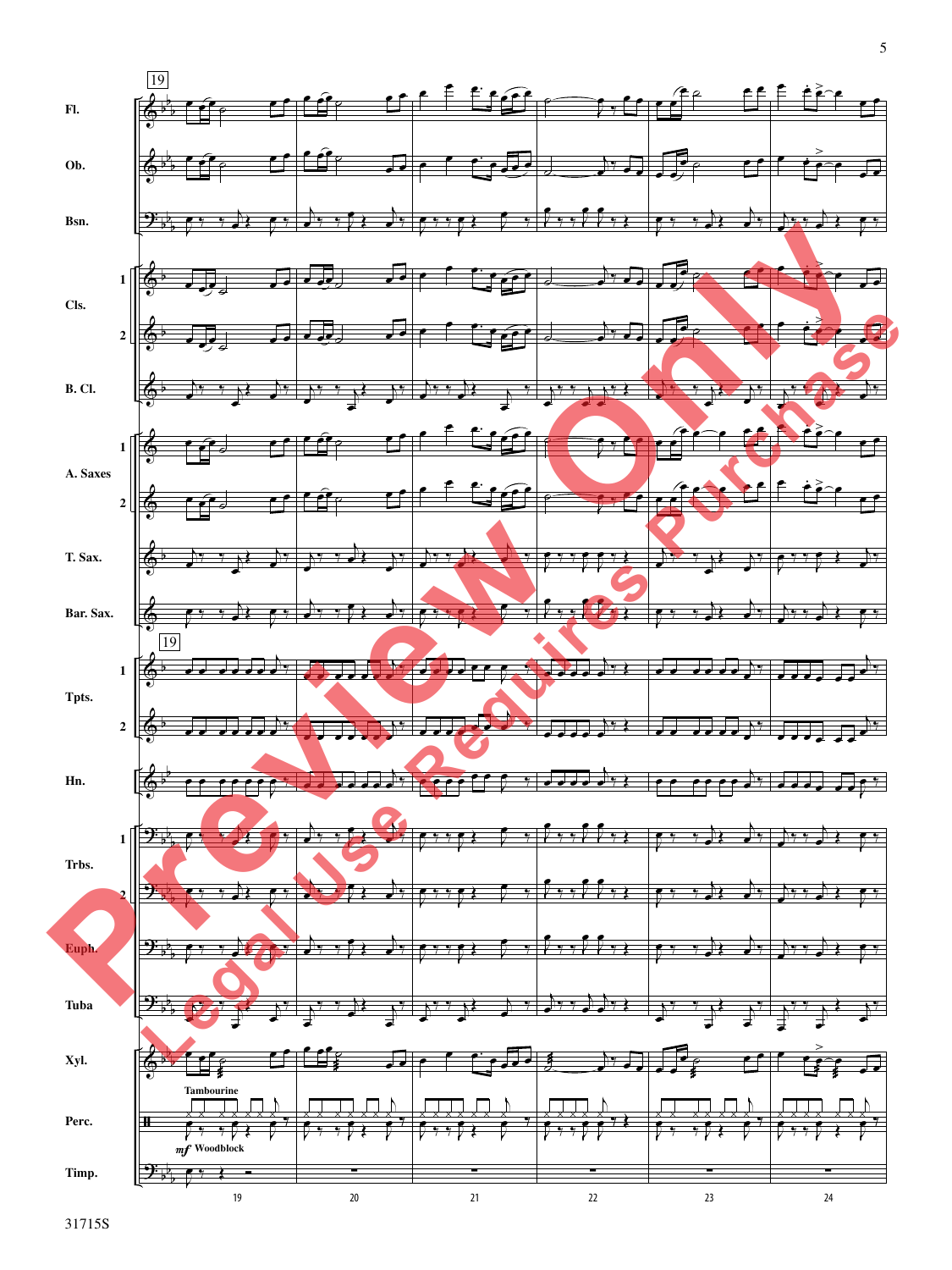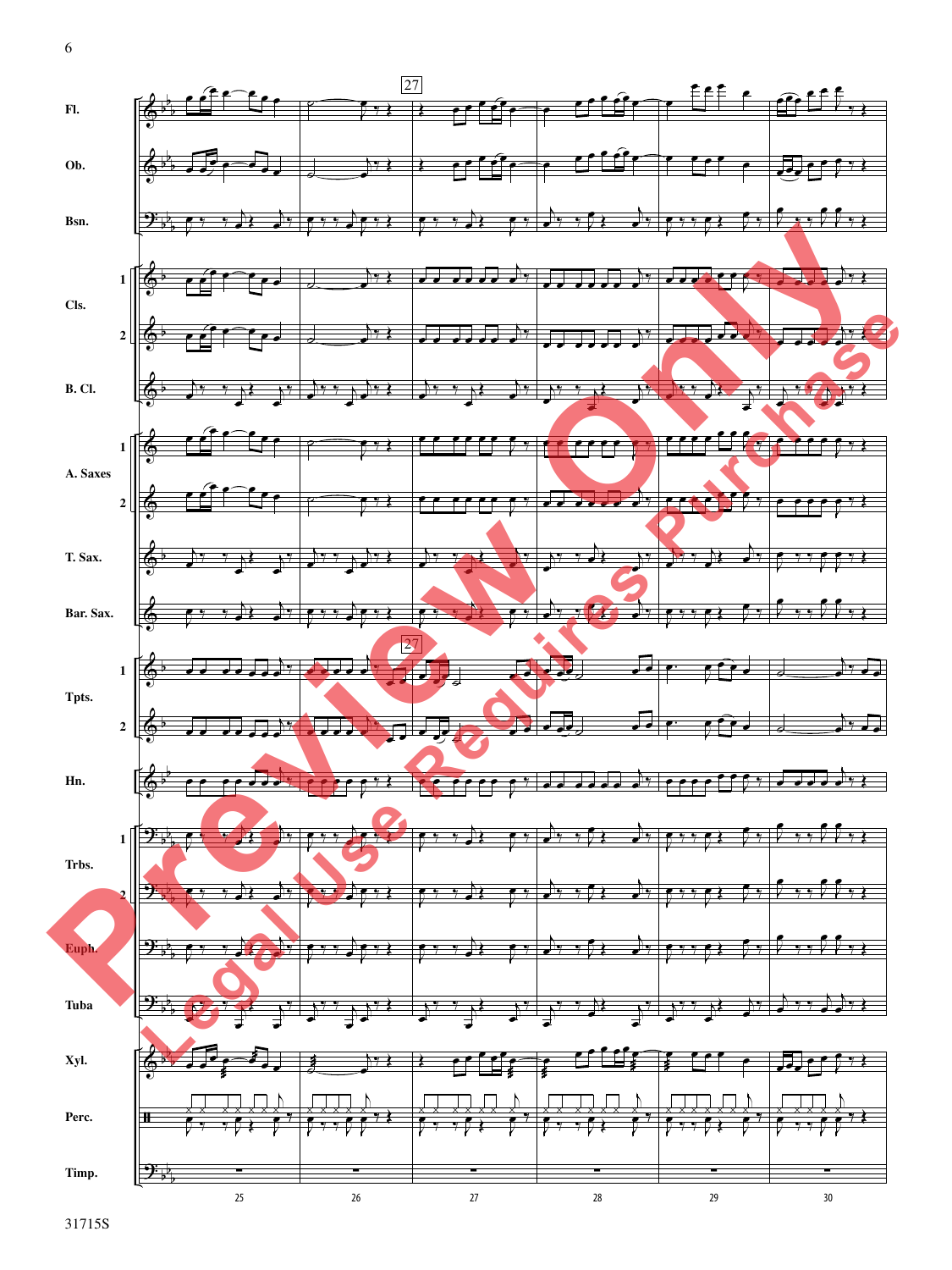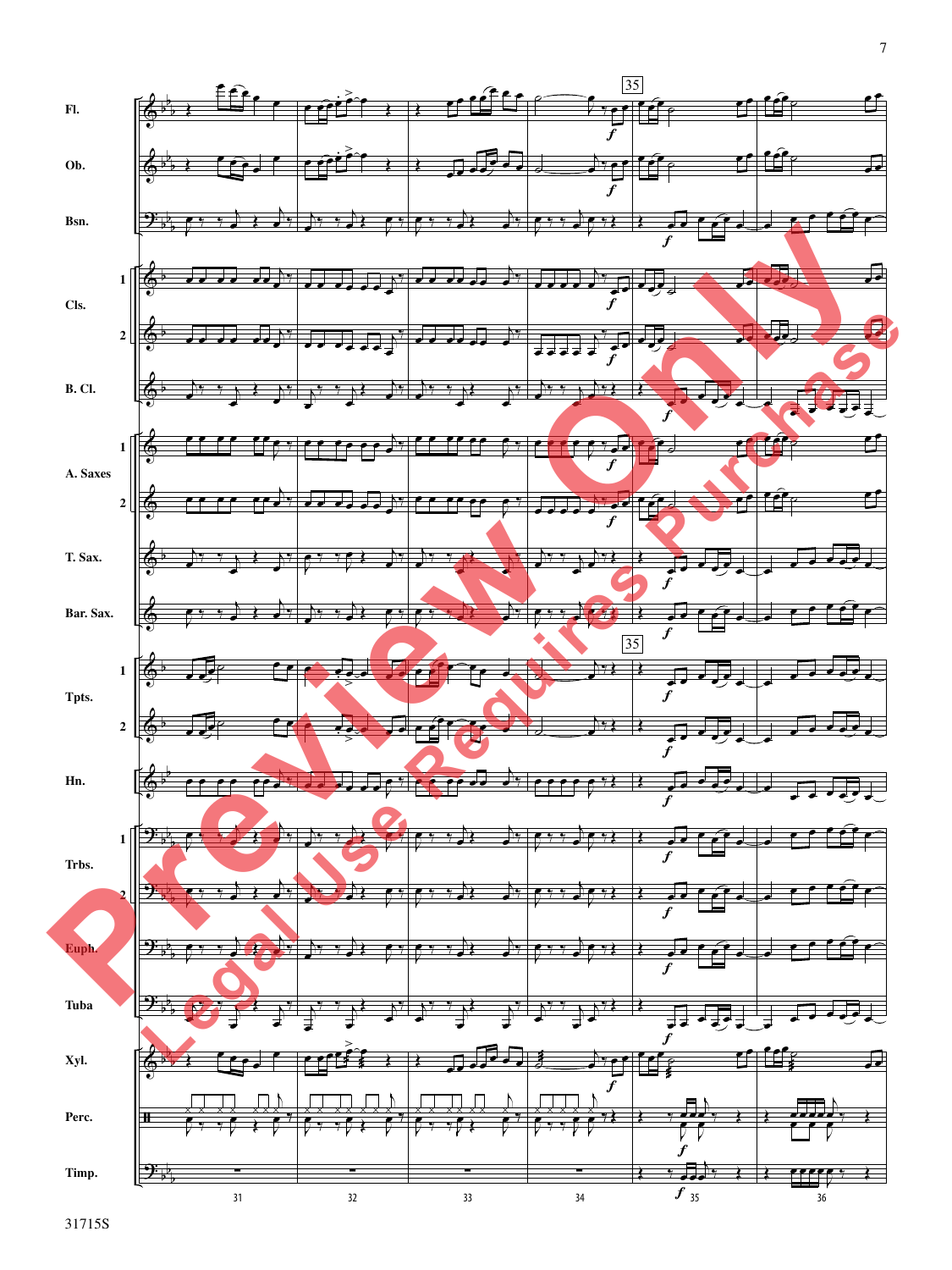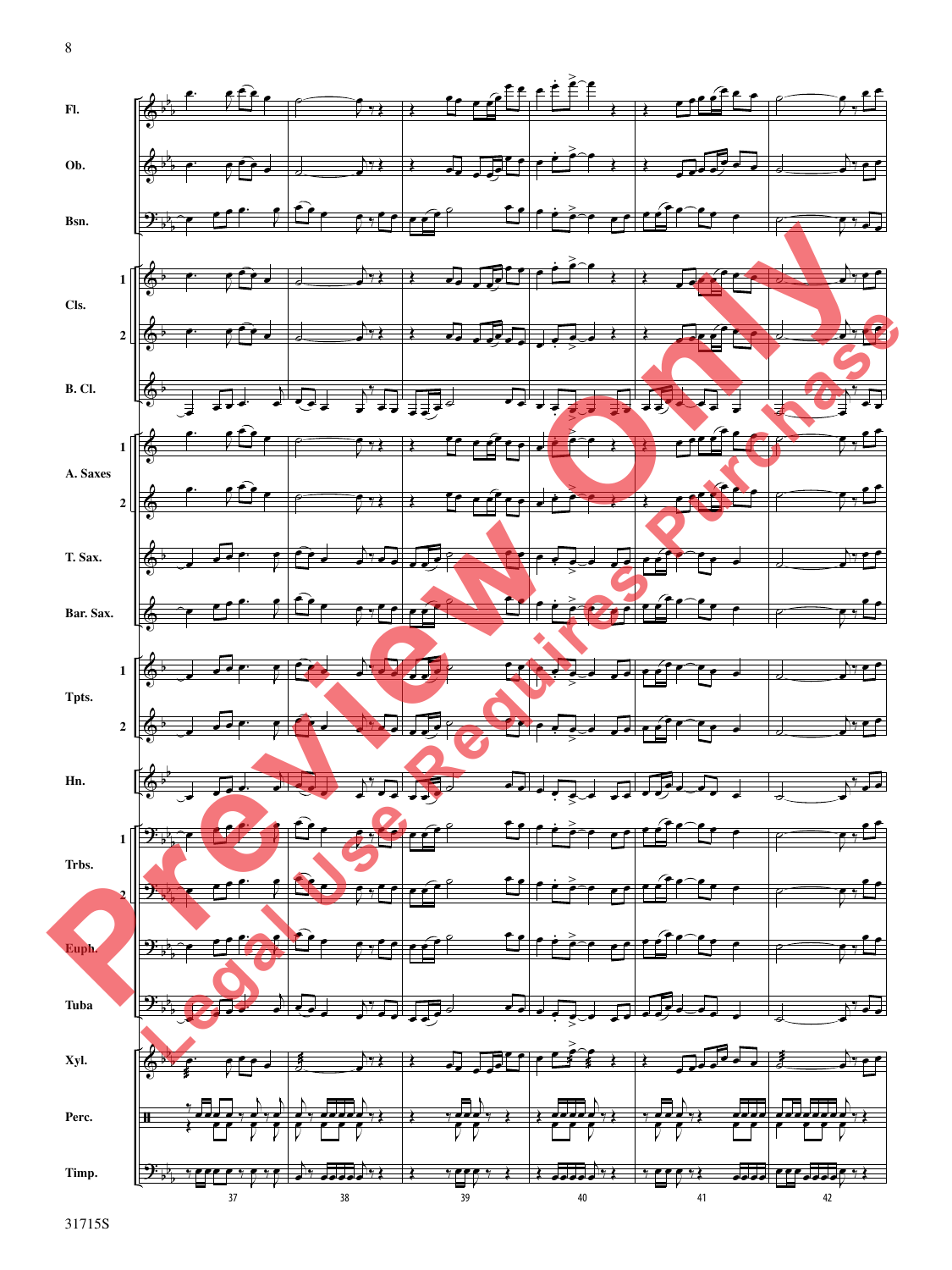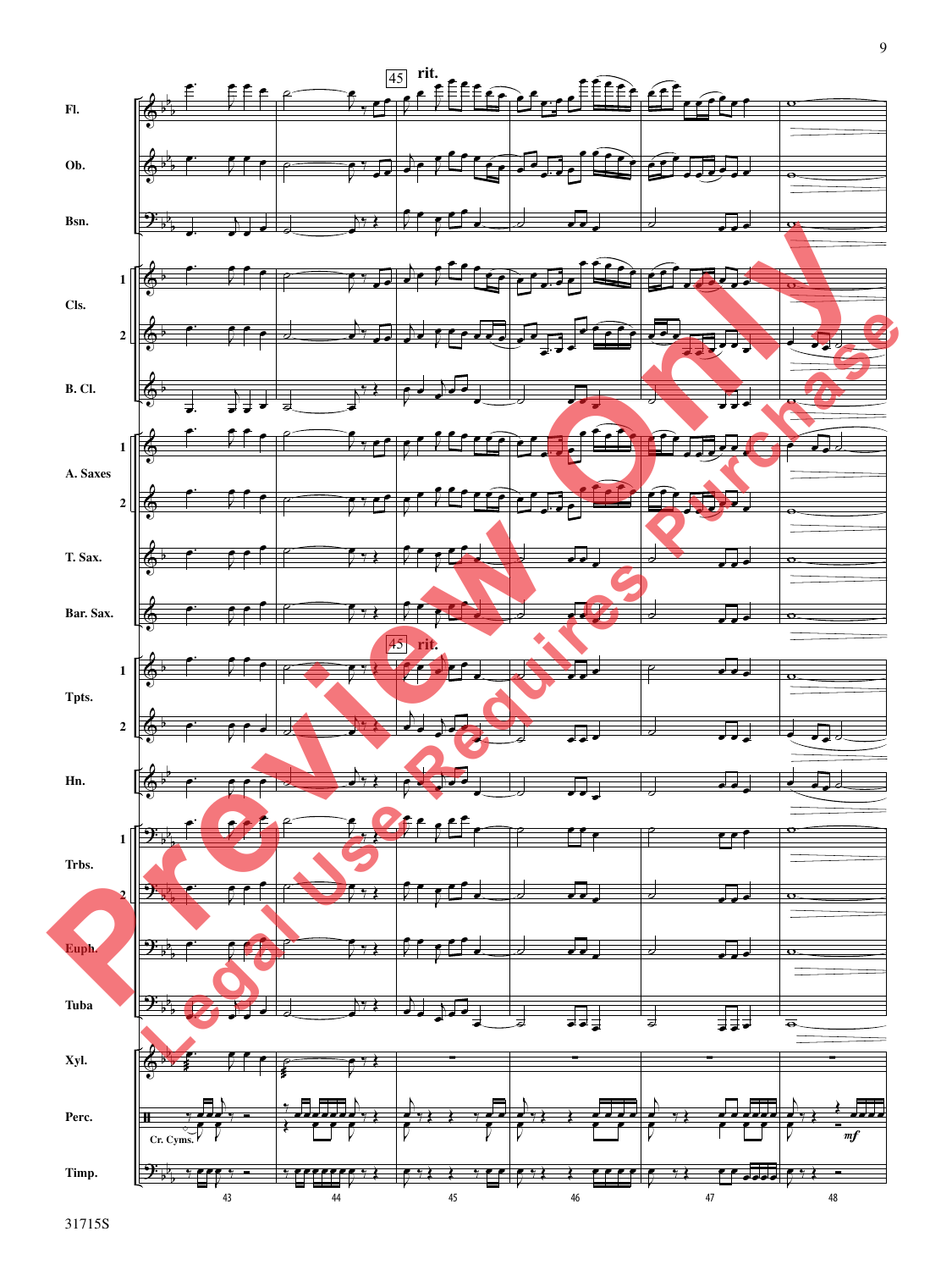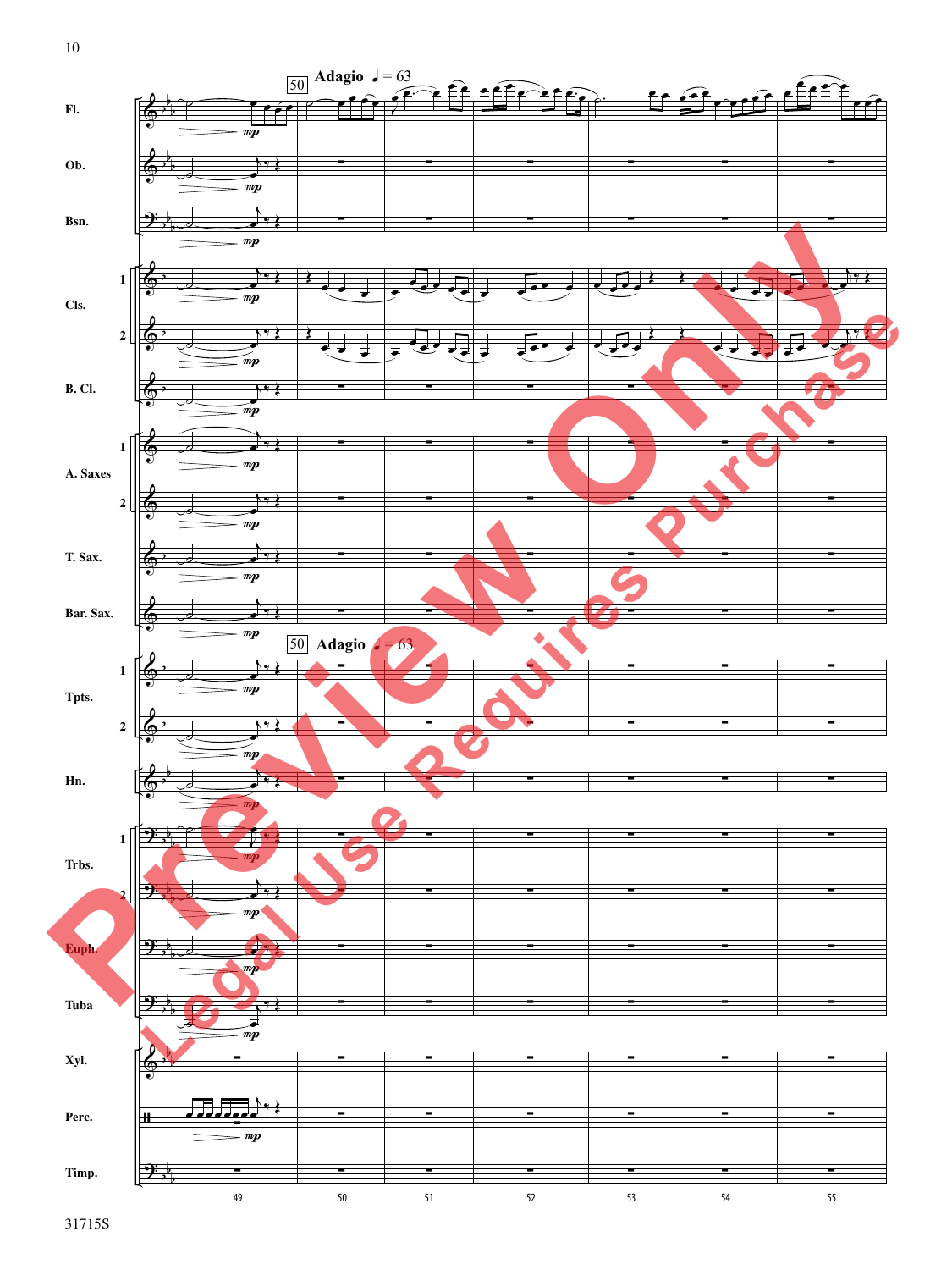

31715S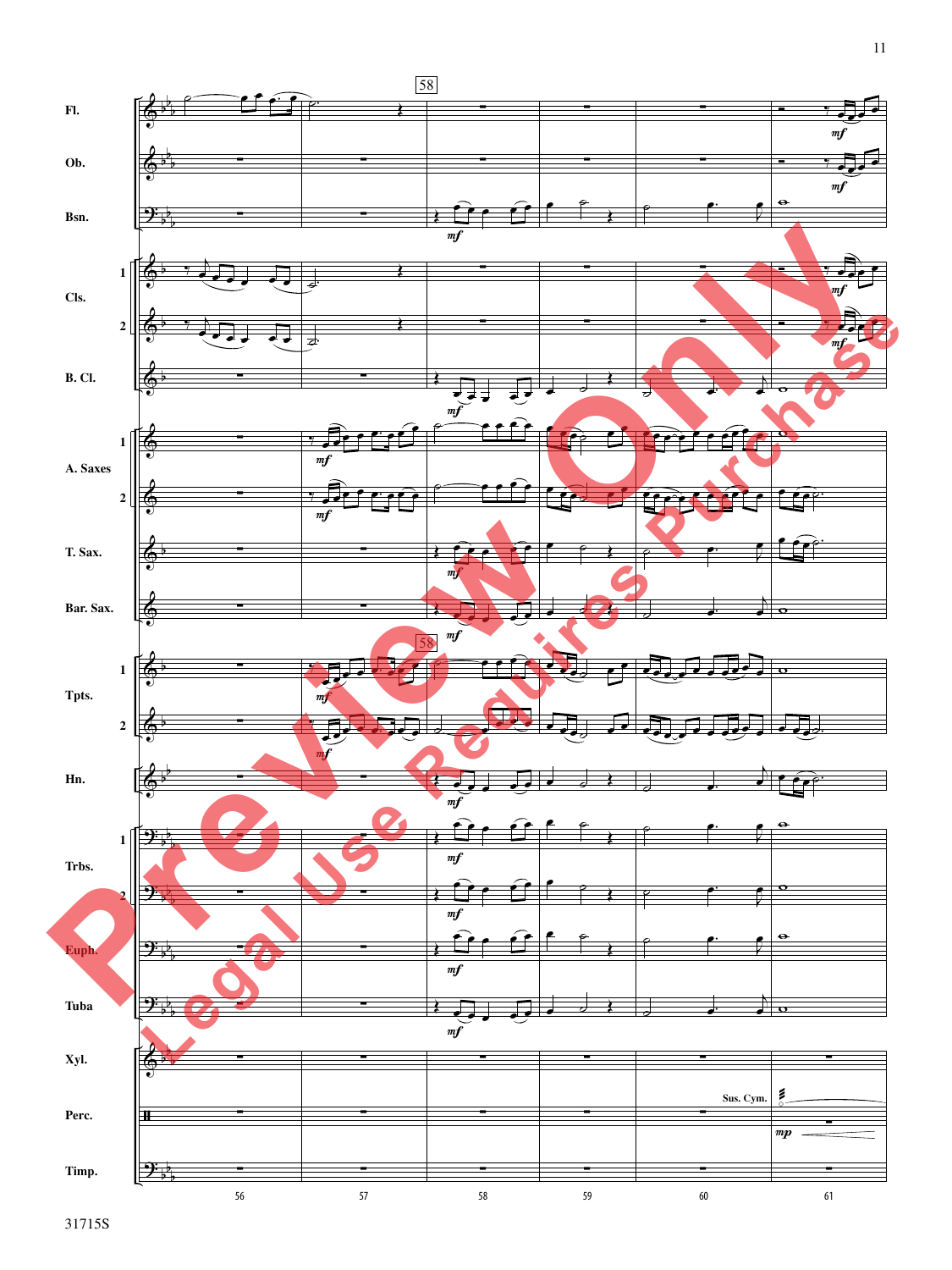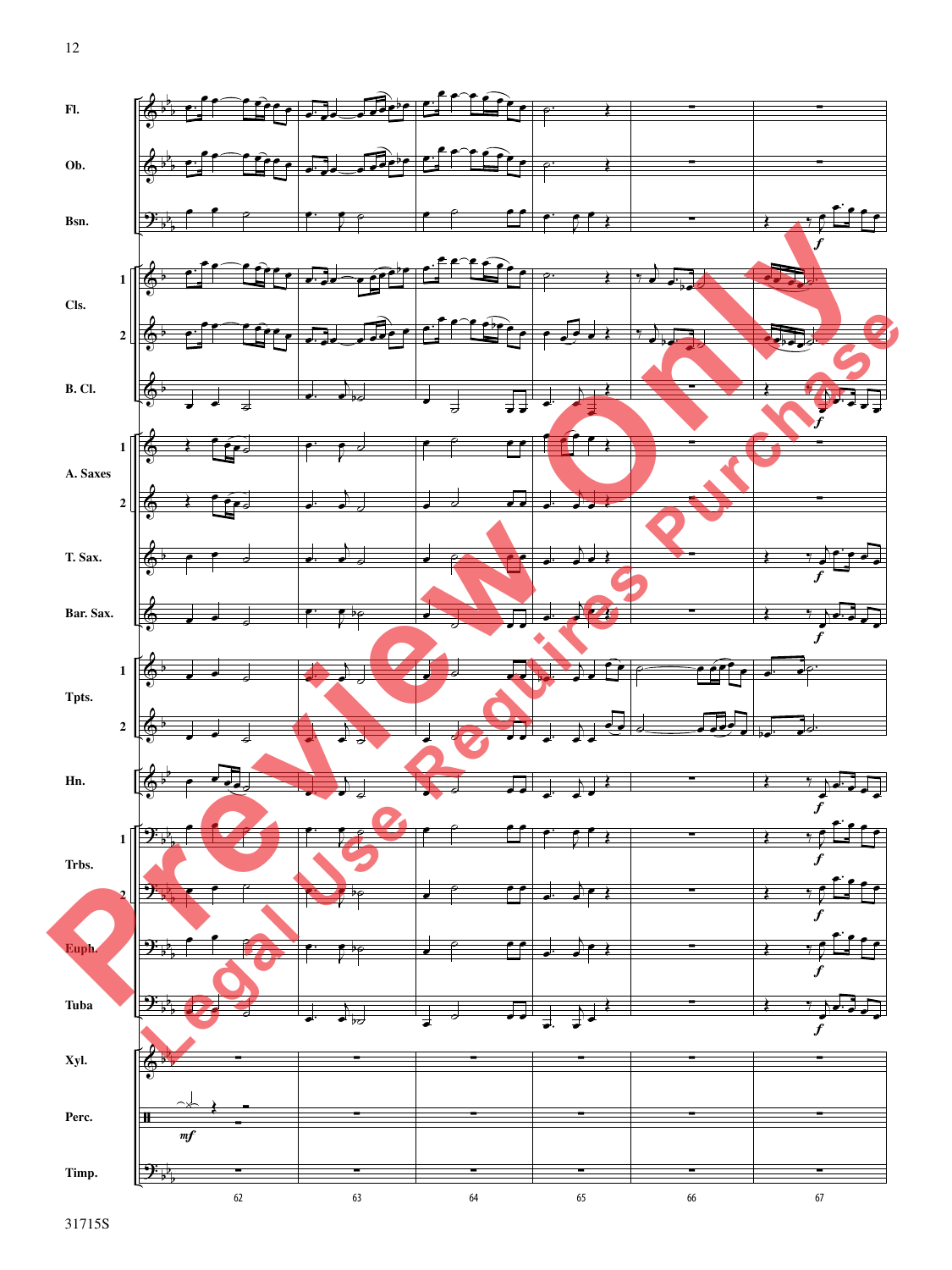

31715S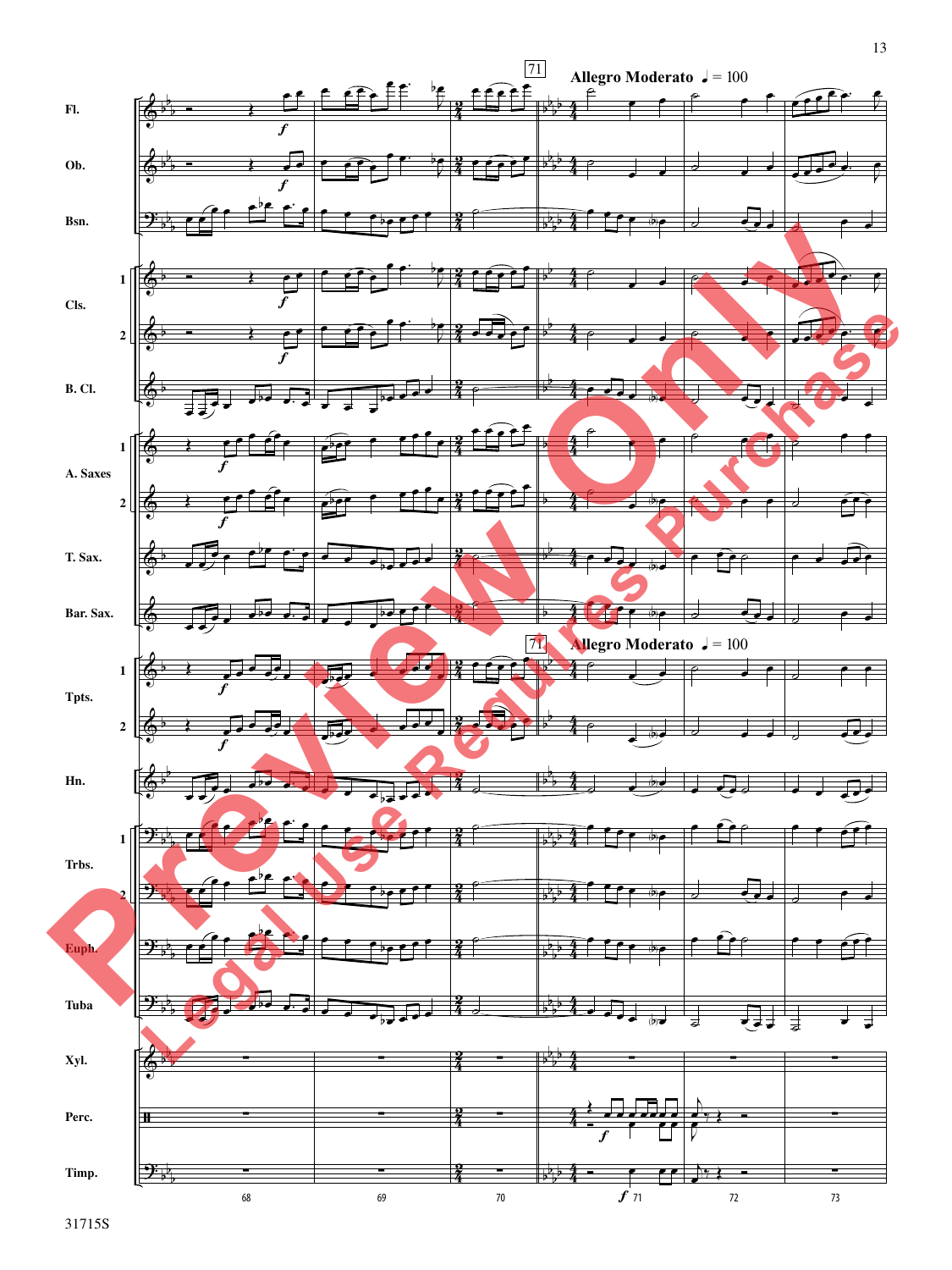

75

76

77

78

79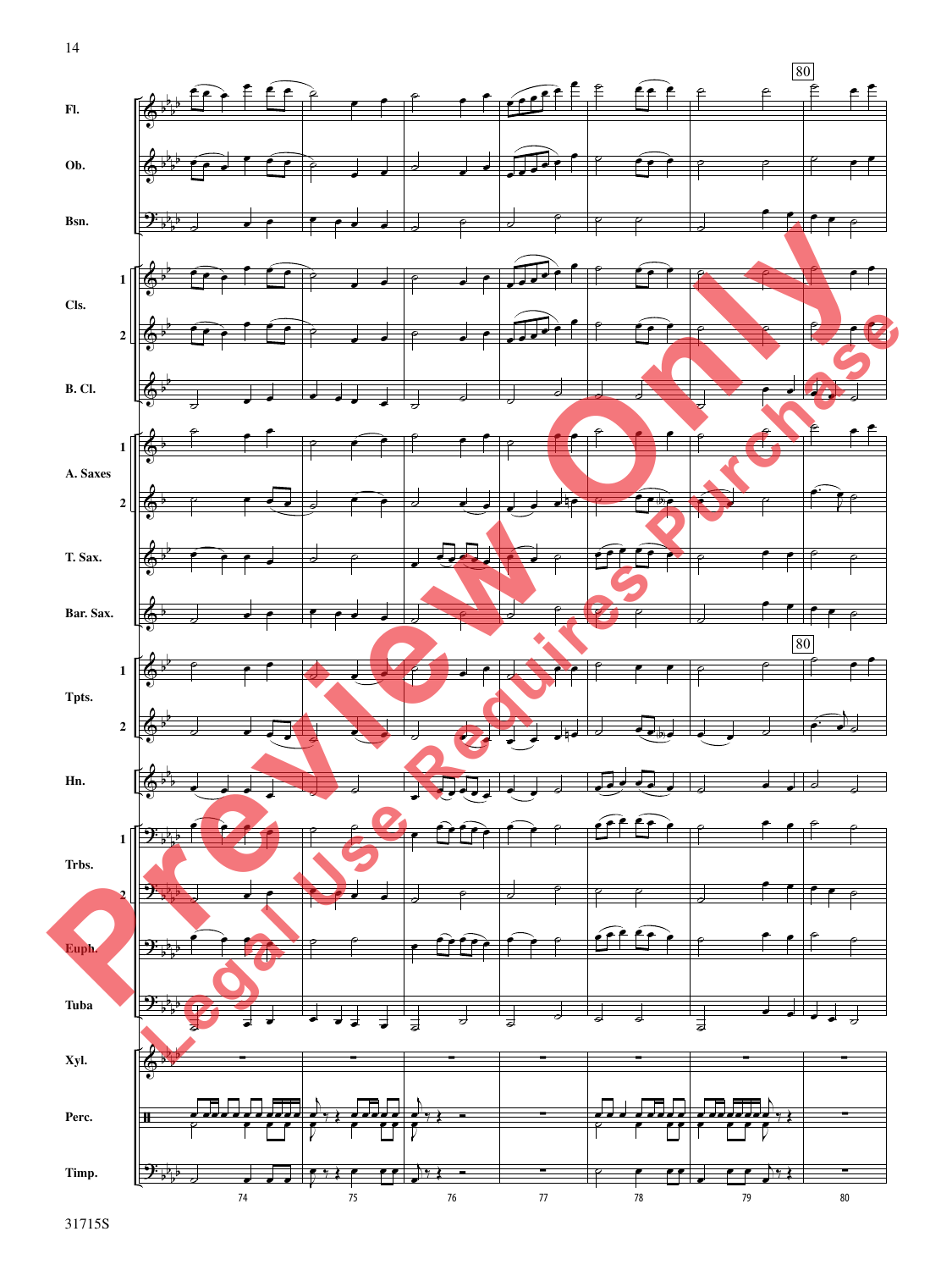